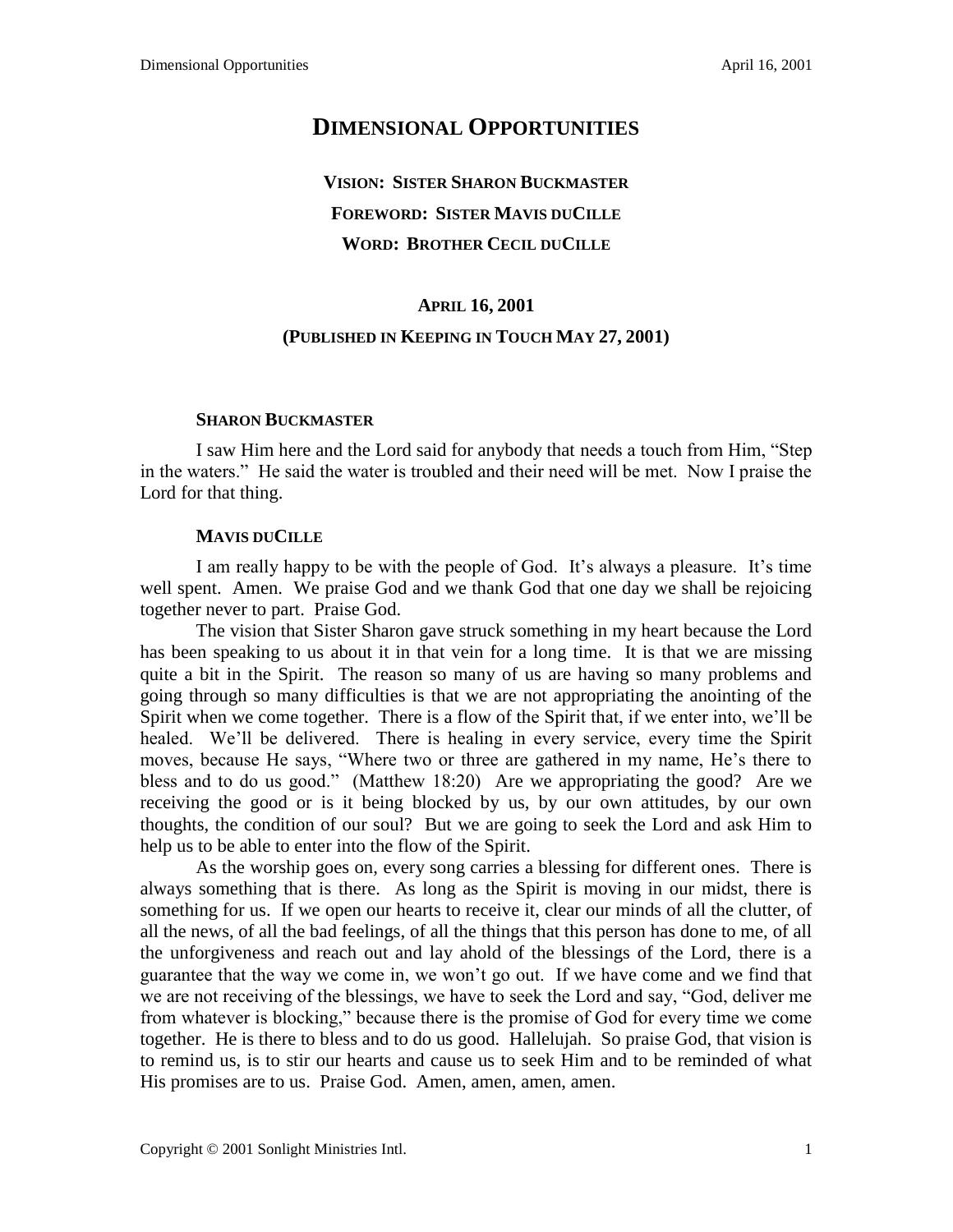We thank the Lord for being here. We really thank the Lord and we are waiting on Him for His richest blessings. He has opened up our hearts. He has sent us His Word. It is supposed to open our hearts and cause us to be open to Him so that we can receive. If there is a flow, as the vision says, there is a flow. If we plunge in, we can receive of whatever the Lord has in store for us, and praise God, that is a word for us. He has been speaking to us about that, that we have failed and we have missed the flow, we have missed the blessing because we are not entering into the flow.

We are not appropriating all that is in the Spirit for us when we come together. He says, "Where two or three are gathered," and we are many more than two or three, so the blessings will be multiplied. Praise God. Amen. It's not all the time that we have so many coming together in one place in almost a regular meeting and so there must be something special, something supernatural that the Lord has in store for us.

So, let us rid our hearts of all the clutter, anything that would stand in the way. You would say, "Empty me, Lord, that I might receive this night." There is something that is important, that we should be able to look around and say, "There is not one person here that I have ought in my heart against," and if you can't say that, then you should be able to make it right as the Spirit moves. Praise God. Amen. We go into meetings and we see formalities, like people would say, "Turn around and shake the hand of the person next to you." We can shake hands, but that does not remove the ought from your heart. So, we should be able to look around and say, "There is not one person here that I am not free with, that I don't feel the freedom with." I would say that I don't really love that person or I only tolerate that person. It should be an openness. "Lord, I am not always happy about what the person does, the way that that person is, but give me that love that I can see beyond the fault and meet the need, because that's what Jesus did." He sees beyond our faults and meets our needs. Praise God. That's the heart that we ought to have. May the Lord bless us and may tonight be a move in the right direction that no one would leave this place with anything but love, anything but love for everyone who sits in here. If we love we cannot hate. We cannot feel badly and upset because there is a place where sins are washed away, where night is turned to day, burdens are lifted, blind eyes made to see, there is wonder working power in the blood of Calvary. Amen.

#### **CECIL DUCILLE**

Brethren, God bless you all. We're happy to be here. We didn't know we were going to be here. We would have given you some notice before, but some brethren called from Washington and we felt the Lord leading us to go there. So we went to Washington and we had a real good meeting. It was very, very good. So we're here and we're very glad for the privilege of being with you.

The Lord is speaking a word today that is on a different dimension from the word we have been hearing. Ahh, but you have to have ears to hear it. The Word of God is in three dimensions and the fourth dimension is the Word of God sinking into you and you sinking into God. In Ephesians it tells us that there is a height and that there's a depth. Now, normally, height is depth. In the natural, height would be depth because the height, if you're on top, it's the depth. If you're going below it's the height. Ephesians 3:17, *That Christ may dwell in your hearts by faith; that ye, being rooted and grounded in love,* **18***May be able...* In other words, when Christ dwells in your heart by faith, you get rooted and grounded in love and then you are able to comprehend with all saints. You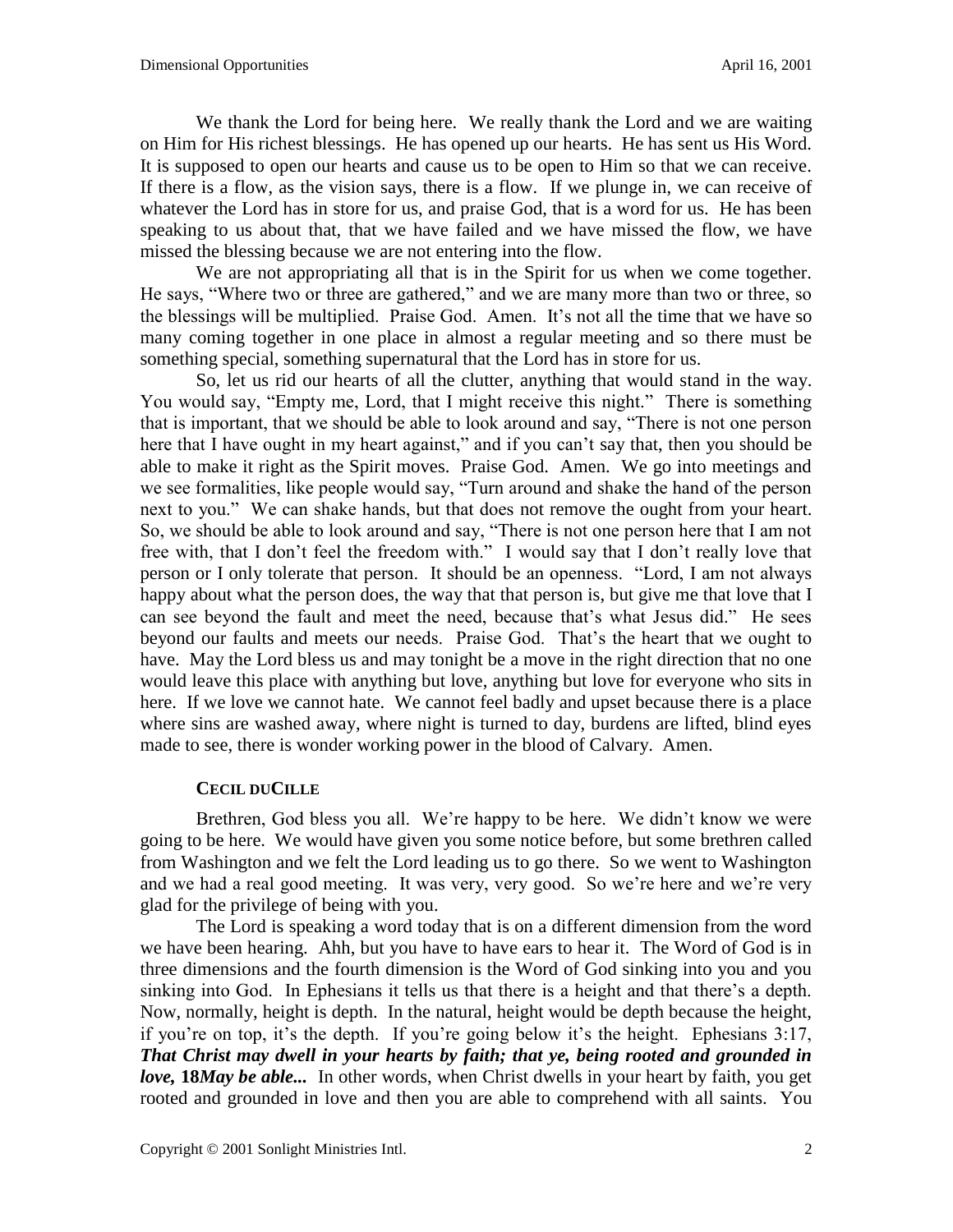know, we're talking about the one-man ministry, the powerful ministry marching through the land, doing miracles and all that sort of thing and that God is abolishing this thing. He is putting up a Body. He wants people to move together in oneness. This is at the very heart of God. This is the reason we're having so much trouble, because the devil is fighting against us to prevent us moving as one. If we move as one, nothing on this earth will be able to stand before us or to stop us. So, because we are divided, then we are not walking in Christ.

Look at it again, *May be able to comprehend with all saints what is the breadth, and length, and depth, and height.* He gives us four dimensions where normally we only have three. So, in the natural we have three dimensions, the breadth and the depth and the length. Now when it comes to the depth, the deeper you get in Christ... The deeper Christ gets in you the higher you get in Christ. Take both depth and height. As you go deeper into the Word, deeper into the things of God, you get higher into Christ. So, while you are going down, you're rising in a different dimension. You understand? Now, God is saying to us then that it's time for us to leave even the third dimension, which is the fullness, and go into the dimension that is number one in God, because when you finish with the dimensions that you have here, you start with the dimensions of God.

Let me go back again over these old lessons. Amen. Old lessons that we have learned long ago. Here we are, we have this box before you and these people on the right side you see this side, you see this end and you can see the bottom, but you can't see the other end. But the people on the left side, you see this side, you see this end and you see the bottom. I am looking at three other dimensions that you are not seeing. But then, what is God looking at? He sees the outside of the box, everything at one time. He sees the inside of the box. He sees what is inside of the inside. He sees the atoms of it. He sees everything that creates it and He sees the spiritual dimension of it, which we cannot see. So therefore, there are so many dimensions in God that we cannot comprehend.

God is saying to us that it's time for us to get higher in God. How we get higher in God is to get deeper in the things of God, deeper in the Word, deeper in the Spirit, deeper in the understanding, deeper in love. For if you get deep in love, you will be able to overcome all that the devil is doing to you. Amen. I remember the time when I asked God, "God, it's difficult for me to love this man. Every time I see the man my ears get hot." And I said, "I can't love the man." He said, "Well, if you can't love that man then have compassion on him." And God began to show me the wretchedness. I was hating a piece of dirt. Huh? I was hating a piece of dirt. God began to show me the wretchedness of the poor wretched man and I was adding hate to him. I had to repent. Amen. For instance, the problems between brethren that cause us to not like this one and what this one is doing is disturbing us and so and so and so. These things are all created mostly by the enemy and by our flesh. Right? Now, how do we overcome them? How do we overcome them? I give you one thought before I go to the message. God made them. God is able to overcome. God can stand. I can't stand this person! God stands that person. God made the person. God sees what the condition of the person is. God is able to create the person. I working with my Father, when I can see where He took me from, what He did for me, how wretched, how brute-like I was and how He made me. I say, "Well, Lord, that is your child. I will never hurt him. I will never hurt her. It's your child. Forgive me and help me to work with this." If he steps on me, if he kicks me, I want to forgive him because the poor thing is God's creature. God made him. You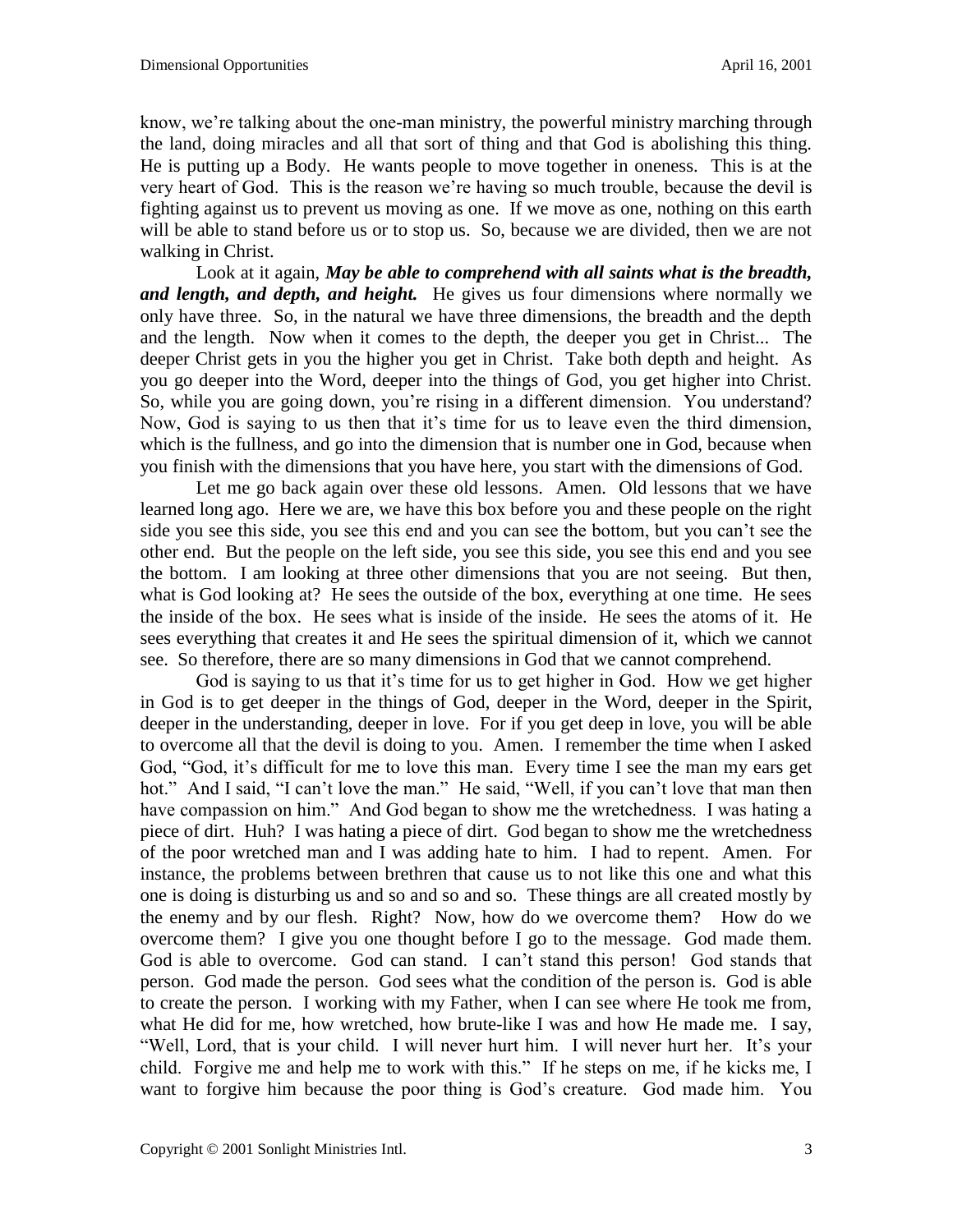understand? When you consider that this is my Father's child, this is the thing that Jesus Christ died for, Jesus sent me here to represent Him, to take His place to work and slave for that person. Let him walk over me. Let him rob me if he will. Oh, yes.

I was thinking the other day, yesterday, I was telling the brethren it's nothing for you to lose money, to lose time, to lose face, to be stomped on, to be kicked. One day I was looking for a place to rent. We wanted to keep meetings and I saw this bishop working in the back adjoining to this old building. I said, "Can I get this building to rent?" He said, "Sure, sure. I can rent it to you." And he showed me the building. It suited me very much. We drew up a contract and I paid him first, last and security. OK. I went into the building, got my boys together, we paneled the whole thing. A building about the half of this, we paneled the whole thing around and all, this old wretched place. We made it look new, put in ceiling, put in everything. Hallelujah. Then I went to bed one night and early in the morning the Spirit woke me. I saw a man putting up a sign on the building and it says like, "John Brown Insurance Co." I said, "What?" I could hardly wait till daylight. I sat down there waiting for the day to light for me to get down there. I rushed down there. Guess what I saw? The man putting up a sign, "John Brown Insurance Co." I said, "What are you doing?" I said, "This building is mine. I rented it. I fixed it up." He said, "I rented this building." I said, "You rented it from who? Let me see your contract." He showed me his contract. His contract had a different name than the bishop that I rented from. Huh? You know what was the story? The man rented me the building and it wasn't his and he's a bishop of a church. Amen. I was so terribly upset, distressed. The man booked into the hospital immediately and said he had a heart attack. The brethren said, "But you can't carry a child of God. How would it look, the newspaper headline next morning, Minister Sends Minister to Prison." You know? I just said, "I leave you to God." Amen. Praise God.

Let's turn our Bibles, because I'm sure the Lord wants us to talk about the river of God and the flowing that occurs. The 46th Psalm, verse 1, *1God is our refuge and strength, a very present help in trouble. 2Therefore will not we fear, though the earth be removed, and though the mountains be carried into the midst of the sea; 3Though the waters thereof roar and be troubled, though the mountains shake with the swelling thereof. Selah 4There is a river, the streams whereof shall make glad the city of God, the holy place of the tabernacles of the most High. 5God is in the midst of her; she shall not be moved: God shall help her, and that right early. 6The heathen raged, the kingdoms were moved: he uttered his voice, the earth melted. 7The LORD of hosts is*  with us; the God of Jacob is our refuge. Praise God. There is a river the streams whereof shall make glad the city of God. We are talking about the flowing of the Spirit. This is the natural dimension that we read a natural word. What is the spiritual meaning of this word? That's the second dimension of the word. The third dimension is the fullness of this word. Where is it leading us to? And when it leads us there we take the fourth dimension. What will the result be to the whole earth?

Now, we see the first dimension, there is a river. We know what a river is. It flows and it flows from the hill down to the sea and it picks up... It says the streams thereof shall make glad the city of God. There are streams flowing into it. What are we talking about? We are talking about a spiritual flow that God creates to bless the church, to lift humanity. And that it will flow and flow and flow until it flows out into the dry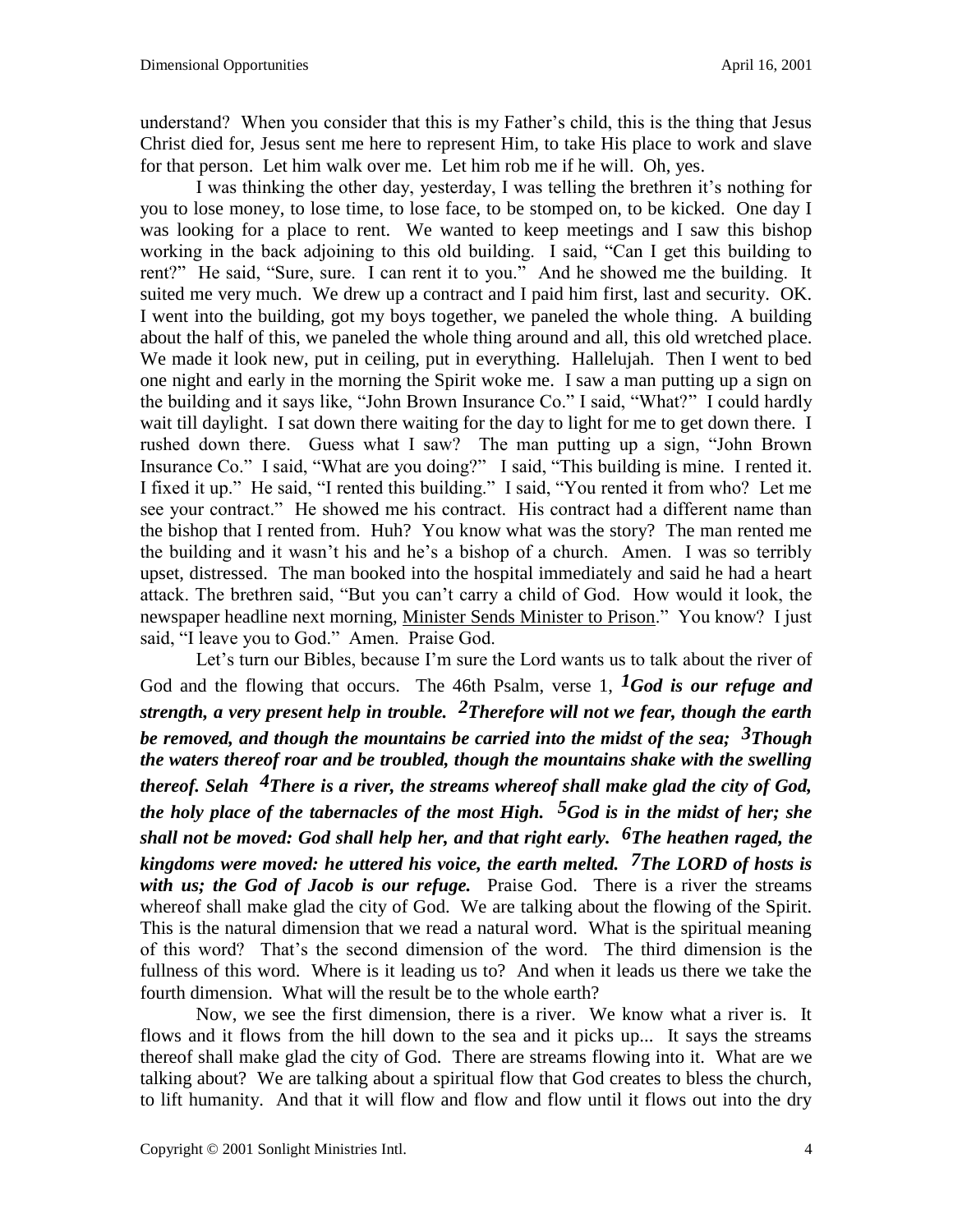places and it will break down the barriers and it will remove the fences and it will bring to pass a glorious earth of the earth itself. This world in which we live will be changed by the flow of that river.

The first message I had in my whole life was from Jesus... He came into my room the first time and this experience is beyond anything that a human being can explain because His presence flowed through me and stilled everything that was in me. You know, we have never stopped thinking. You have never stopped thinking. You're sleeping and you are thinking and you dream. Well, I am telling you, my thinking stopped. I, Cecil duCille, had stopped existing as an intellect at that moment when Jesus stood over me because only His thoughts were flowing through me. Amen. I wanted to ask Him one question about the mistakes that were in the Bible. Before I could ask Him, He said, "There are no mistakes in the Bible." I wanted ask Him, "Then Lord, what about John that says that out of your belly shall flow rivers of living water?" In my carnality I started wondering how could one's belly break out and be flowing living water. I mean, I could never conceive what He was talking about. And He did not answer. What He said was, "Your bodies are the temple of the living God." (II Corinthians 6:16) That was His answer. And the light went on, Ohhhh, because He first turned me to Ezekiel and in Ezekiel the living waters were flowing out from under the altar. (This is Ezekiel 47:1-5) Flowing out and it became a big stream and the man with the line in his hand measured a thousand, when the water came to the ankle. Amen. And he measured another thousand and it came to the knee. And he measured another thousand and it came to the thigh. And he measured another thousand and there was no footing for the man. It was waters to swim in. There is no way to stand. Amen. So I said, "Oh God, what is the meaning of this?" He said, "Your bodies are the temple of the living God." The streams thereof...

What kind of stream is flowing out of you? Amen. Don't you see what happened? God is saying you are going to be the source of one stream; and this person is going to be the source of another stream; and that person is going to be the source of another stream; and we should begin to flow, glory to God, because we flow through the other. Amen. We flow through others and the flow is going to become a flood as we bless the whole earth. And God said the earth shall be filled with the glory of God as the waters cover the sea. And the glory of God must come through you. Hallelujah.

Now, if I were a devil, what I would do is go and put up blocks, put rubbish, trash, amen, inside of these little places that none of these tributaries will flow out. Amen. I would go and cut leaves and all kinds of trash and lies and false doctrines and little hurts here and there. The children of God are not thin skinned. They are not thin skinned, amen. Because if you are thin skinned you can't serve God because the devil will find some butterfly to come and fly against you and brush against you and you'll never, you'll never serve God. You've got to forget yourself, forget the self, forget what you want, forget your desires. Amen, amen. I remember one night I was on a bus traveling from one point to another and a boy, the devil anointed a boy to throw a stone into the big plate window of the bus and it just went crackkkk, crackkkk, crackkkk. The owner of the bus lost his mind. He was one time a very good Christian but he could not control himself and he lost out with God. He rushed out into the darkness and grabbed the boy and three or four men jumped on the little boy and they would have killed him right there. I rushed out of the bus, rushed him and grabbed the boy and covered him up.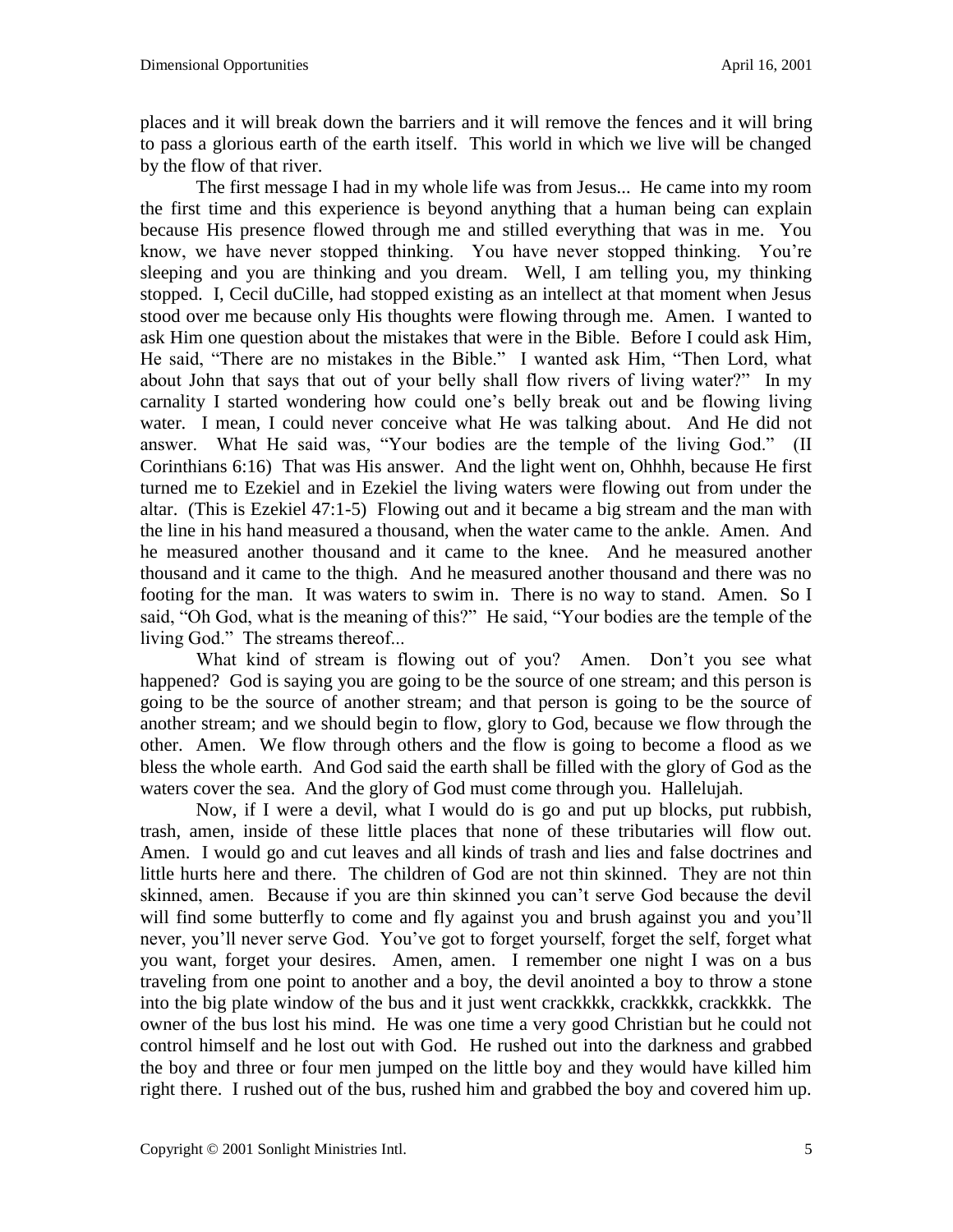Man, those men started pounding at me. I didn't feel anything. I had a job to do to save the boy's life. I took the boy in, put him in the bus because they were now taking him to the police station and beating him and they came down on me and started kicking me. Men looked at me and rushed in and kicked me. I didn't feel a thing. For Christ's sake, I had no emotion, that night I had no feeling. It didn't matter how much they kicked. Nobody was going to get me to let that boy into their hands to kill him.

If you have a purpose in life you cannot afford to let anything stop the flow of God in your life for you are ordained of God to fill this earth with the glory of God. Jesus Christ said, "Father, the glory that you and I had from before the world was, give it to them, that they may be one." (John 17:21-22) Hallelujah. If you cannot be one with the people of God, if the people of God are too sinful for you, you scorn them, "How could I sit down with people who are talking about me? How could I sit down with people who are against me? Am I not a hypocrite if I sit down with people who are against me?" I ask you a question. Was Jesus Christ a hypocrite, when for three and one half years, he remained with a man whom he knew was against him and was about to sell him? Was he a hypocrite? No, He was just God. Amen. He was God, that's why He did that.

The point is, except a seed of corn fall into the earth and die it abideth alone. (John 12:24) We are too much alive. We need to be dead. We need to be dead. One scripture said, who is so blind as my servant, who is so deaf as he that I have sent? (Isaiah 42:19) God sends you on a mission and the demons begin to shout in your ear death. Stop your ears in order to run to do the will of the almighty God. God is saying to us that there is a river the streams whereof shall make glad the city of God, the holy place of the tabernacle of the most High. He said, God is in the midst of her she shall not be moved. (Psalm 46:5) Amen.

Let's take the other dimension, the flowing of the Spirit of God from one to another. Try it out sometime. You fast and pray and the prayer that you're going to pray is, "God, please bless your people today. God make me a blessing. I need to be delivered from everything that would prevent the glory of God from flowing out of me." You know? People are talking about, "Oh I can't go over there, they are too dead. They repeat the same thing every day. Every day we talk about the destruction that is coming on the earth and every day we do this. I can't go there." You can't go there. Where do you go? Amen. You go where the devils can minister lies into your heart.

I'll tell this, brethren, we have come to the end of it all. If you'll check your Bible, you'll be able to see the promises that have not yet come to pass. Amen. The great promise, and I'd love to see everyone put this promise up on your refrigerator, the great promise, after these days, saith the Lord, I will plant my law in their hearts and in their inward parts. (Jeremiah 31:33) When Paul was translating it he said, "In their minds." You know, Paul was a linguist, a great linguist. He understood the language. He understood God. He said, instead of where the scripture said, "In their inward parts," Paul said "In their minds." Amen. The scripture said their hearts, and they shall be my people and I will be their God. In other words, God will be proud of you. But He said He would plant His law in your heart. Now, when the law of God is in your heart, you are no longer a legalist. Amen. You are no longer a legalist. If you're a legalist, you say, "Well, all right if this brother is wearing long hair he can't be right with God because his hair is long." If the other brother looks this way... and you become so legalistic that you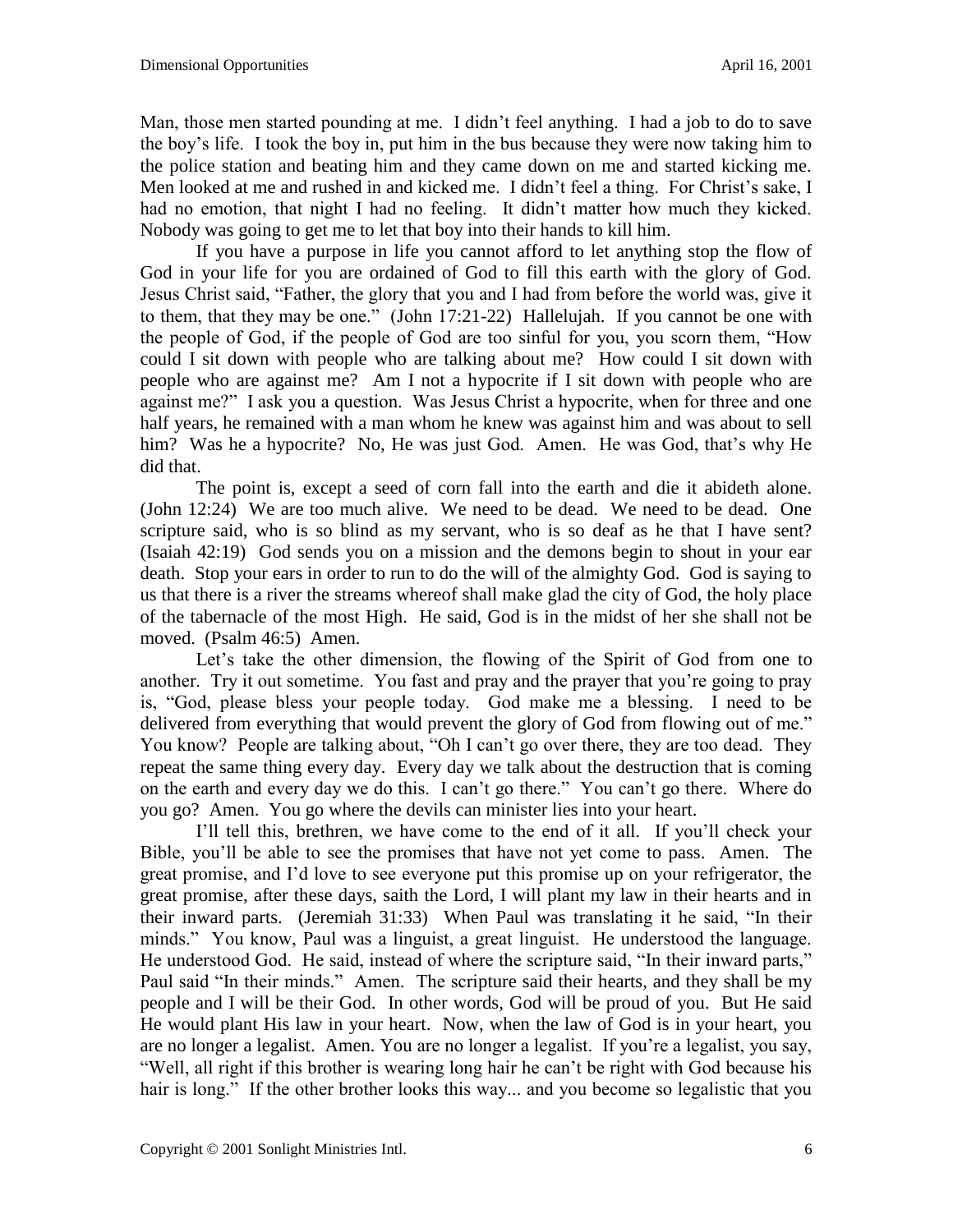forget God. Amen. When you put God into the man's heart, you help him to get God into his heart, that's all you need. God will tell him the rest. God will tell him what to do. Amen. So instead of concentrating on the outside, climb up into another dimension and then begin to concentrate on the other dimension. And you pray this prayer, and you fast and you weep before God, you know what you are doing? You're cleansing your own heart.

Brethren, when you come into church and the Spirit of God moves on you, it quickens just like through the whole church. It quickens the whole church. You can tell what the person is doing at home by what happens when they come into church. If a man comes into church and he's dead, and he gives a dead word, and he can't turn a duck off the nest then it means... Oh, that's an old Jamaican talk. It's not easy to turn a duck off a nest. Amen. If you can't really percolate spiritually, if you are not firing on all cylinders, it's sin. Now nobody needs to query what happened. Sin is there and sin can be removed by repentance. Amen. If somebody comes and tells me that I am sinful in some way, now, should I be vexed with the person? Come on, tell me the truth, brethren. You better tell me the truth because I know, I'll come and tell you... If somebody comes and tells you that they believe that you are sinful, that something is wrong with you, how do you feel, brother? You're upset. Huh? You get upset right away. Huh? You should thank the person! "I didn't know, I didn't know I was sinful. I thought I was doing well. But if you saw that I was sinful, then I am going to God. I'm going to pray." Now if you do that, the devil will never send somebody to tell you you are sinful, because the devil would be defeating himself. It would be counterproductive. Don't you understand? We can beat Satan at this game very very easily. If somebody says something wrong about you, then instead of, "She doesn't like me, he is against me," run off and thank the person. "Thank you very much, I hear you say I am a dog. I don't want to be a dog, I want to be like Jesus. So, if you think I am a dog I am going to pray about it." If you could ever get that attitude that means that the self in you had suffered a deathblow. The way to kill self in your own life is not to count it as something great and wonderful. "I am such a wonderful person, but if anybody says anything wrong about me, I'm really mad at them. I'm really upset, because you know, I'm not, I'm not bad. I'm all right and wonderful." That is the condition of your heart. If you are dead in Christ, a dead man will not do anything. Although, I had an experience with a dead man that he did weep and I'd never seen a dead man weep before. I don't know why God let that dead man weep. He was supposed to be dead. We buried him afterwards for he was really dead. But this brother, we would argue for hours and all his argument was about the seventh day, that if you don't worship on the seventh day, you cannot go to heaven. If you don't worship on the seventh day, this and that and the other, and I argued with him and showed him scripture, and we went on and on and on. One day the man got a stroke and died. Ohh, when I heard that he'd died I went there and I was grieved in my soul. I stood over the dead man; he was lying in this coffin with ice packed around him, you know? In the country, you have to pack ice around the dead because we don't have any morgue or anything like that. So I stood over him and I said, "Oh, brother, if you had spent half the time serving God as you spent talking about the seventh day, you would have been right with God right now." And I saw his eyelid move and the long tears began to flow out of his eyes. I called everybody. "The dead man is weeping!" I think that that was a sign before God.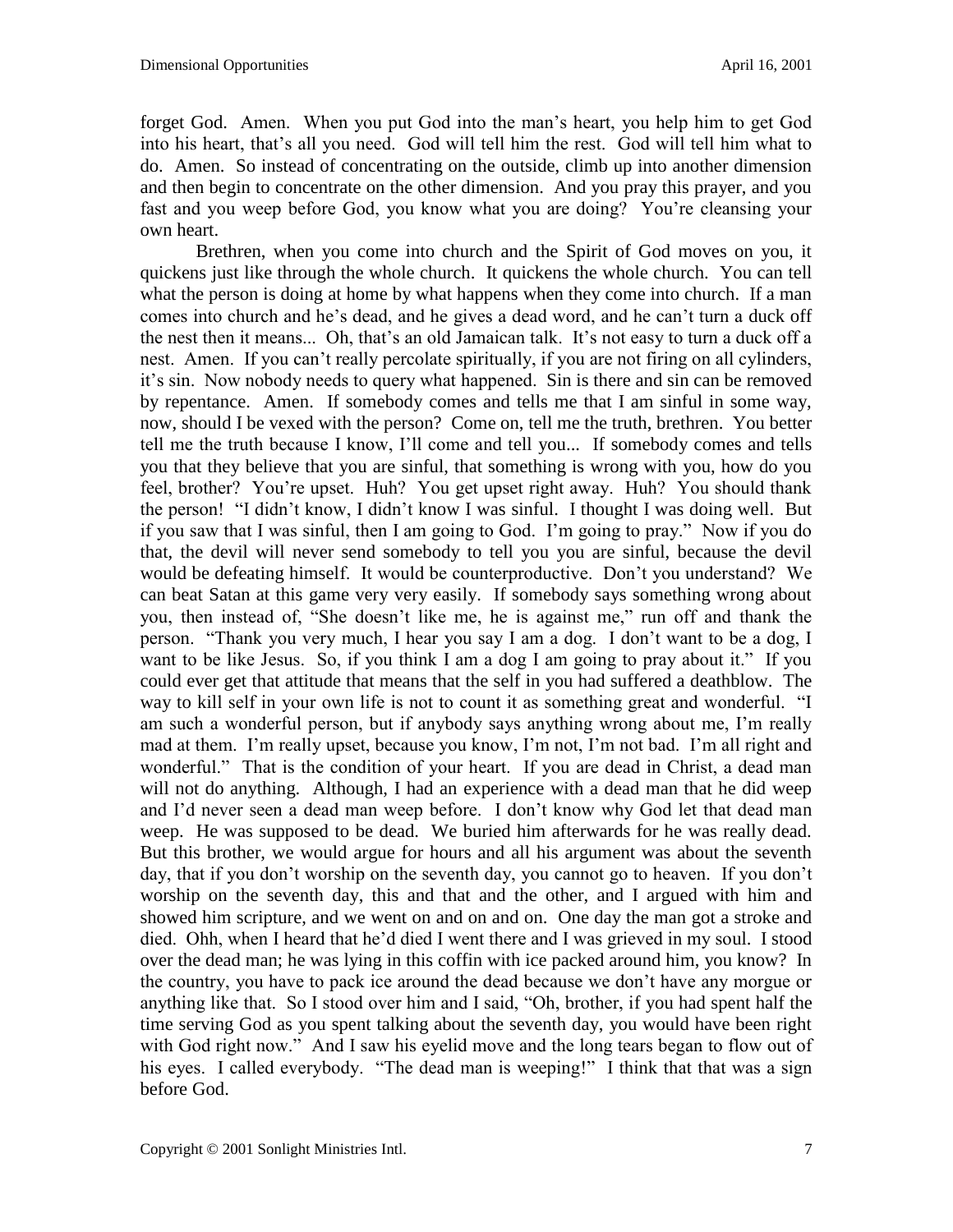But if you are dead, you won't weep. If you are dead, you won't be upset. I wish, I wish we could learn that one lesson tonight. Because, you see, if you find that you get upset, then know that you are wrong before God. I don't care who does to you what. Don't you understand? If you get upset over anything, you are wrong before God. Let me just stretch that a little bit. Suppose you were the devil and you knew that if you hit this person, the person would be upset and could not function in God. What would you do? Hit him everyday! Hit him everyday. Hit him everyday. Keep him off balance. He would never serve God. So, that means that if you can be hurt by the outside, your environment, you can be kept from serving God, from ever being a child of God. You'd lose your call before God. There is a river... Forsake not the assembling of yourselves together. Mmmh?

Forsake not the assembling of yourselves together. One brother told me, "I don't have to come to church. I don't have to come to where you brethren are at all." He said, "I can stay at my house and receive the same blessing." You know? He said, "God said where two or three are gathered together, I and my wife and my children, we can all have the blessing." (Matthew 18:20) You're wrong! Today God is anointing certain people in the church with certain different spiritual endowments. You are one of the anointed and you don't know, because when you come in here you carry a certain radiation. Hallelujah. And it is going to affect somebody else. And just by coming and sitting in the midst of the congregation, you get blessed without knowing it. When you forsake the assembling of yourselves together, you disjoint the work of God, what God is doing in the earth. God is trying to make us one and by coming, you allow yourself to flow. There's a flow that goes on right here now. Some place blocked...you know, if you've been talking against me before you came here, you'll find a difficulty in receiving the flow. Amen. And so it is. God wants the people of God to open up.

Now, let's take the praise. I've said it many times, and I hope that we understand and really believe it. When you begin to praise God, first of all, never praise God because of the music. You praise God because of the words. The words of the songs that you sing must be scriptural. Amen. I'm going to give you an example. We sing a song and all of us like it sometimes. "Lift Jesus higher, Lift Jesus higher, Lift Him up for the world to see, For He said if I be lifted up from the earth, I'll draw all men unto me." What did you sing? You sang, "Crucify Him, crucify Him, for He says if you crucify Him I'll draw men unto me." When Jesus said if you lift me up from the earth you'll draw all men unto me He meant if He be lifted up on the cross. And you use the word "Lift Jesus higher" and then you said, "If I lift Him up on the cross He'll draw all men unto..." In other words you don't think of what you are saying and you begin to sing the song and it doesn't have the spiritual energy that it should have, because the words are unscriptural. They're joining two things together that shouldn't be joined together. Many of the times we are singing and we don't understand what we're singing. Now, this one is kind of a humor. We were in Jamaica and we had a song that said, "Let us stand and fight against all evil, never run, never look behind..." Something like that, but the brethren who did not hear the word properly and it wasn't written they were singing, "Let us stand and fight against the leader, never run..." What do you think happened? They gave me such a hard time, I had to quit and leave the place. They were singing it, "Let us stand and fight against the leader, never run..." Nobody's thinking about what they're saying, but the devils know. They did stand and they did fight against me.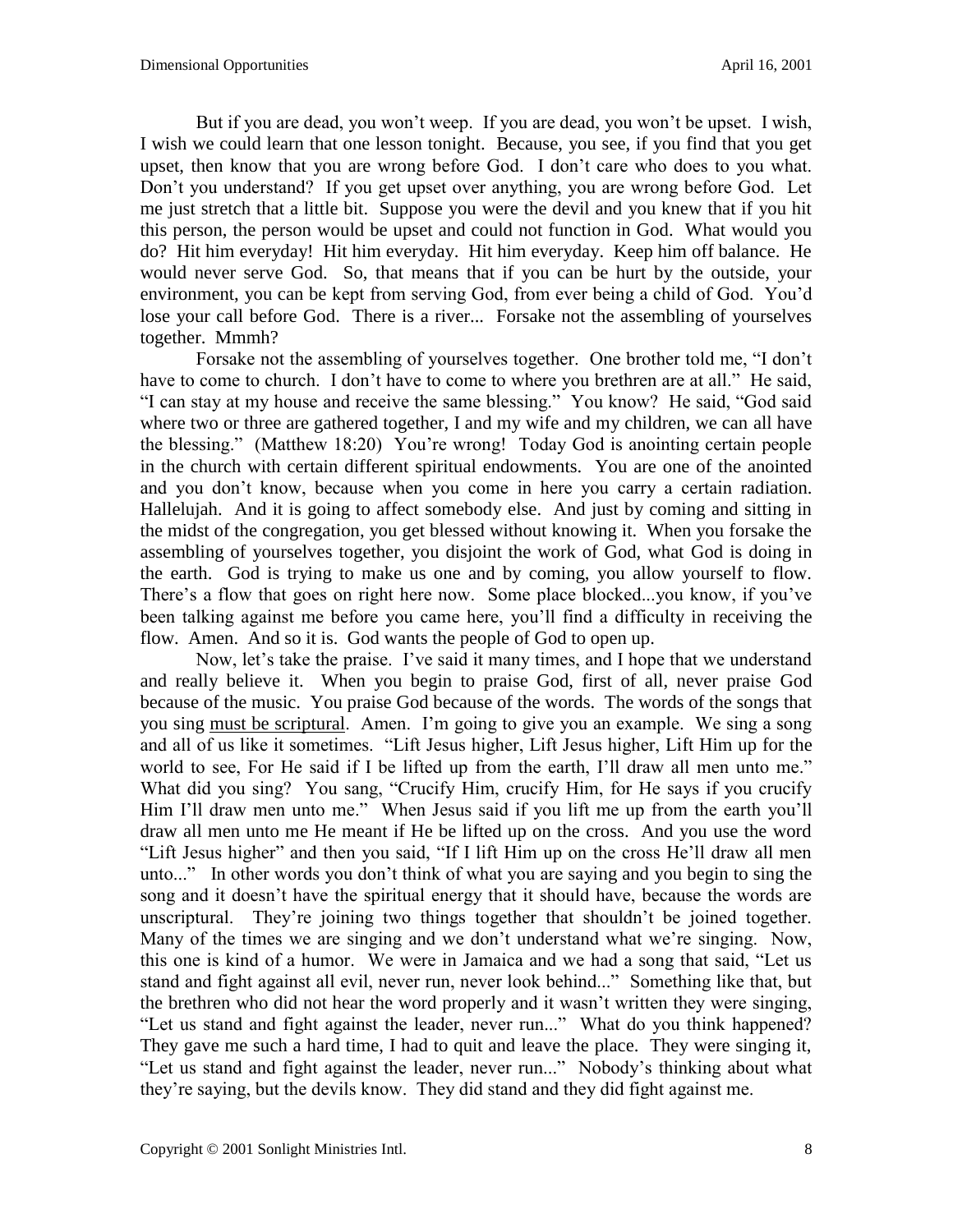So, we are thinking then about the flow of the Spirit that goes from one to another. God is creating a flow. The Spirit of God is creating the flow and the river comes down and it flows through you and you must let it flow. Now when we begin to praise God you'll understand. You'll notice that some songs carry more anointing than other songs. Now, when you see a song carries the anointing, keep on that vein because what the song says is what the Spirit is saying and the Spirit wants to bless you and give you more and more blessing. Now, if you think of the words while you are singing, then your minds will be taken away from everything else and concentrated into one flow before God. But while you are doing this, God is doing this: He's coming in, for the more your heart opens in singing, the more God comes in. Amen.

This is a principal from heaven. This is the way the angels feed. In other words, the scripture said, "Men did eat angel food." (Psalm 78:25) So I said, "Oh Lord, angels have food!" Yes, angels wouldn't have the strength and the power and the authority of God if they weren't feeding from God. So, here they are, they are singing before God, they are praising God. Have you ever thought of it how funny it is for angels to praise God or for men even to praise God? "Oh God, you are good, you are wonderful, you are beautiful." Ahhh, that's not God you are praising. When you begin to adore God, all the qualities of God begin to come to you. It is a means that God has ordained for you to open your heart, open your mouth that God can flow into it. So I am in my office, and these days it happens more and more and more. You've never been old and I have never been this old before and I am telling you, it is dreadful! I just put down something here and I can't find it and the thing must be here because I just put it down and I'm searching. I mean, my wife and I, we spend half our lives searching for something. Amen. George sent me a dream and I read the dream and I put it down and George was talking to me about the dream and I can't find the thing. I said, "You know what? Send it again." This thing goes on and on and on. You have never been this old before. You are going into a new area, a new area and it's dreadful and terrible sometimes, you feel lost in this new area. Now I said, "God, help me to find it, this thing. Help me to find this thing." God said, "Begin to praise God." And I began to praise God, Hallelujah, praise God. And you know how you praise God; you have to praise God with the intellect. You cannot, "Praise God, praise God, praise God, praise God, praise God, praise God, praise God, praise God, praise God..." Some people do that. I'm praising God, "God you made the earth and all these glorious things. You promised to take us into heaven," you know. That's praising God. You begin to think of the goodness and the glory and the mercifulness of God, how He saved you from this trap and this trouble and destruction and death. And as I praise God I just had my hand down on the desk like this and there is the thing I am looking for. My hand is on it and I'm praising God. You believe me, if you get into any such situation, take your mind off looking for it, start praising God and all of a sudden it will either come or you will see it. You'll just look and there it is. So, praise be to God. You other brethren who are getting as old as I am, you take a cue from me. Amen. Hallelujah. When you praise God, it opens your mind and your mind is the mouth of your soul. It opens your mouth and God begins to flow in and the light and the rest and the peace that comes in is greater than anything you will experience. Learn to praise God.

I go down now to this other dimension. We are in the seventh day. Everybody knows that? We are in the millennium of God and all through the ages all the prophets,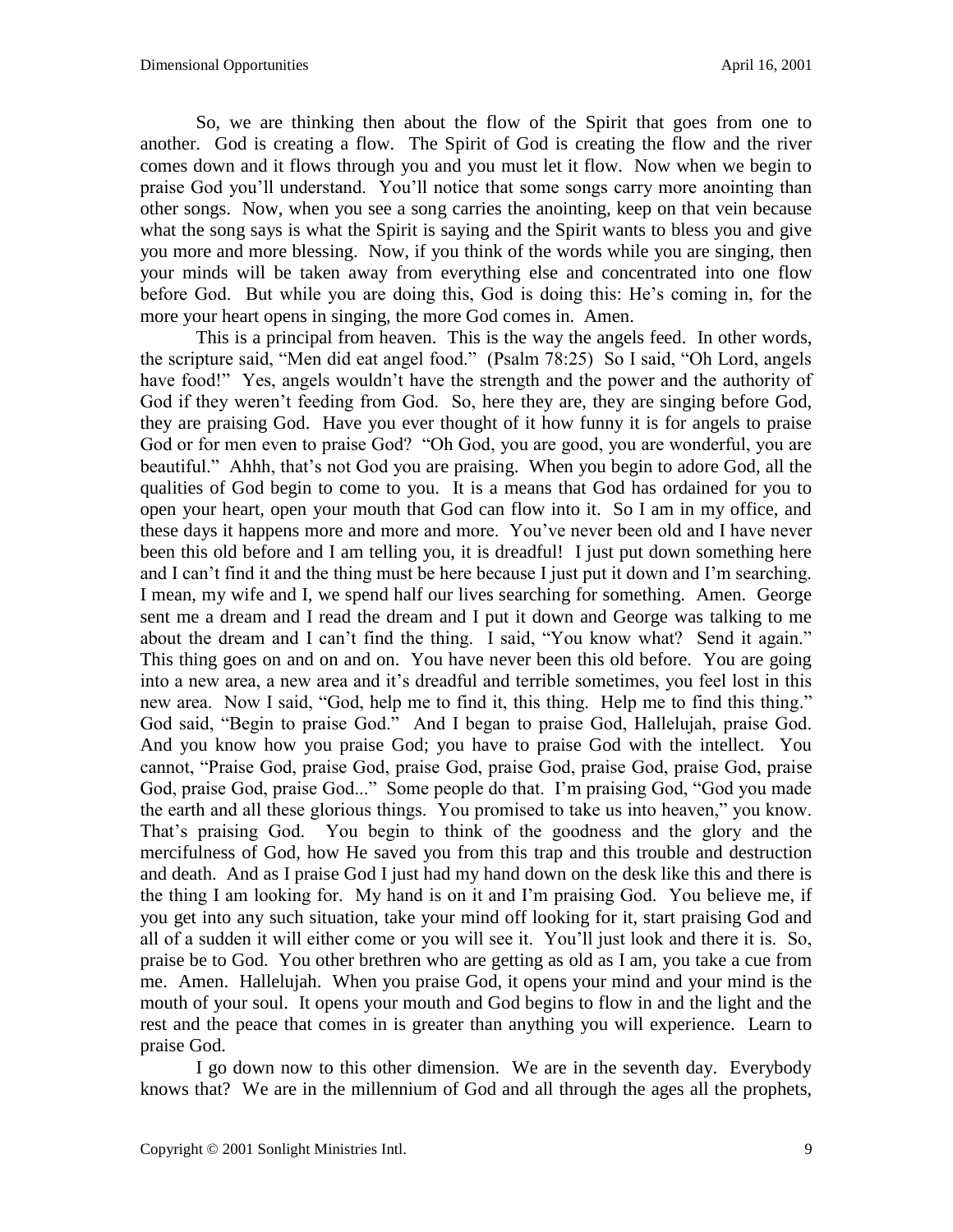all the men of God, looked toward this 2001. Amen. They looked toward this great time when God says He'll finish the work and then He would rest, remember that? He would finish the work and then He would rest. What we are experiencing now is the finishing of the work of God that God promised to do on the earth. God must finish men. We are incomplete but, "We are complete in Him." (Colossians 2:10) In Christ Jesus we'll find our completion but we have to let Christ move us, tell us what to do and then we'll be complete. This man must be completed within this decade, that is, by 2010 Jesus Christ will be reigning and ruling in His kingdom on earth. I believe Jesus Christ will come in His fullness in us. Now, this is what I believe, but between here and there is going to be dreadful, it's going to be terrible, you know? I think of two visions, just to let you see where I'm driving at. The little boy Waddick had this dream five years ago. He sent it to me. I didn't know what to make of it. He saw a ship putting out to sea and the ship was called George Bush. It had a mast that went up into the clouds and it had a pendant and it said, "George Bush." On the deck of the ship was a golden bust of this George Bush, President Bush. Now, I couldn't know what to make of it because George Bush's presidency was coming to its end. (the father) But then when this young Bush won the presidency, all of the sudden the vision took on more life. He said the ship was going out to sea and suddenly something happened. He did not see what happened, but the mast was cut, broken, and the mast fell upon the Statue of Liberty and it knocked the Statue of Liberty off it's pedestal. And the Statue of Liberty fell upon New York City, upon the people and killed many people. And he ran into his house and the Lord told him, "You'll be safe here."

Now, brethren, I had a vision some time during the election there. I saw Brother Burt and I standing on the bank of a deep fjord like the fjord in Scotland. In other words, the ships come a ways in, a hundred miles inland, and this beautiful, magnificent, old 18th century ship was coming in. It was so beautiful with the sails filled with wind and it was coming into harbor. We were admiring this thing and suddenly it veered to the right and it went so low down... It was kind of trying to make a U-turn and the bow of the ship lifted out of the water and the ship was taken in the air by a whirlwind. We were praying and saying, "Oh, God, don't let it fall on the land because it will be smashed to pieces and all those people will be killed." That's the vision that I had. And putting those two together, it would seem to me that we are in the time when something very, very serious is going to happen, something that was not contemplated or planned for. Something is going to happen, some disaster is going to happen to this country. I thought that the ship was the United States of America and it was very strange that I was listening to the inaugural speech and his last word that he said was the ship... What was it? Yes, that we must not fear because the angel rides in the whirlwind.

Now, the truth is that we as a people have come to the point of the finishing of God's plan. What are we going to do? What kind of a people are we going to be? This is the fourth dimension. What are we going to be? Are we going to still be going to movie shows and letting Hollywood feed poison into us? Do you know that the shows that are designed by the devil, they are preventing us from absorbing the truths of God and being lifted up by the truth? Are we still going to continue? Are we going to still continue to let our minds desire things that are not of God? Are we still going to continue the way we have been going ordinarily? We're not ordinary anymore. This time we must all decide to not allow the world to filter into our minds and to put up